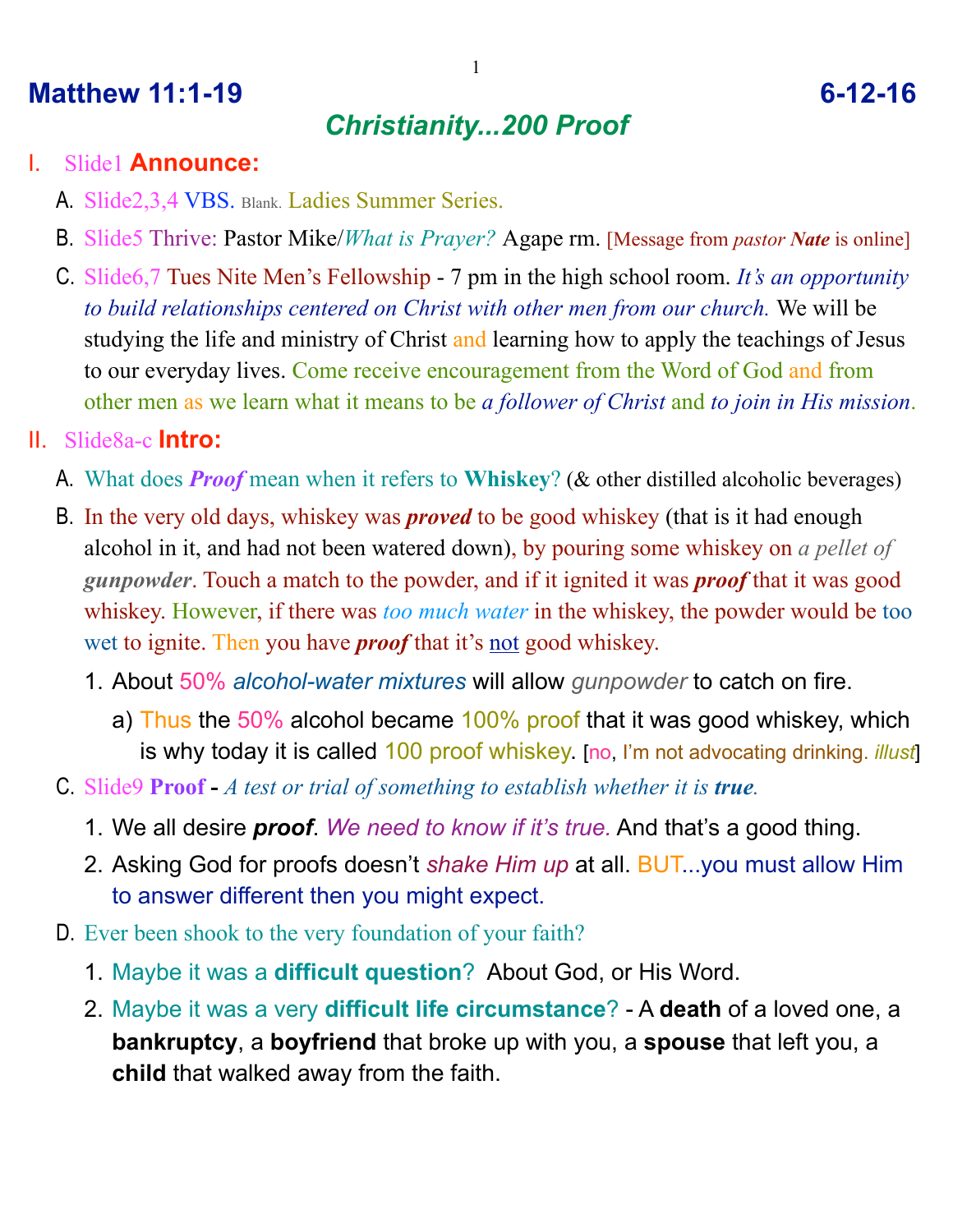2

- E. Ever experience: *doubt, despair, questions, hesitation, uncertainty, reservation, indecision, vacillation*…than you're in good company Christian.
	- 1. John the Baptist having doubts is *real, authentic, genuine Christianity*…or Christianity *200 Proof*. *corn ethanol*
- F. Slide10 Title: *Christianity 200 Proof.* Outline: *Proof. More Proof. Double Proof. Final Proof*

## III. Slide11 **PROOF (1-6)**

- A. PERPLEXED, *The Prophets Pause* (1-3)
	- 1. An outdoorsman, a child of the desert & of the wide-open spaces, now confined in a dungeon cell in the castle of *Machaerus*.
		- a) John would find it very easy to get discouraged.
		- b) Slide12 Machaerus/Μαχαιροῦς (a sword) is a *fortified hilltop palace* located in Jordan, 15 miles S/E of the mouth of the Jordan River, on the eastern side of the Dead Sea.
			- (1) **We** today get discouraged in much *better* circumstances.
- B. John couldn't understand Jesus ministry…so he wondered if *another* was to come.
	- 1. *I thought he was coming to Judge…not Save.*
		- a) Was he impatient with Christ's quiet methods?
- C. But John does *the most excellent thing* anyone could do…he sent his little delegation straight to Jesus for answers.
	- 1. Slide13a **Doubts** if *hidden*, will fester. **Doubts** if *shared* with others may spread **Doubts** should always be brought directly to Jesus.
	- 2. Griffith Thomas, *God is not wounded by a reverent challenge.*
		- a) Ps.42:9 (sons of Korah) *I will say to God my Rock, "Why have You forgotten me? Why do I go mourning because of the oppression of the enemy?*
- D. Slide13b PROOF (4-6)
- E. (4) 1st Jesus made the dynamic duo *wait & watch* (Lk.7:21).
- F. (5) William Barclay said, John probably expected to hear, "**My armies** are massing. **Caesarea**, the headquarters of the Roman government, is about to fall. **The sinners** are being obliterated. And judgment has begun." He would have expected Jesus to say, "**The wrath** of God is on the march." but Jesus said, "**The mercy** of God is here." Let us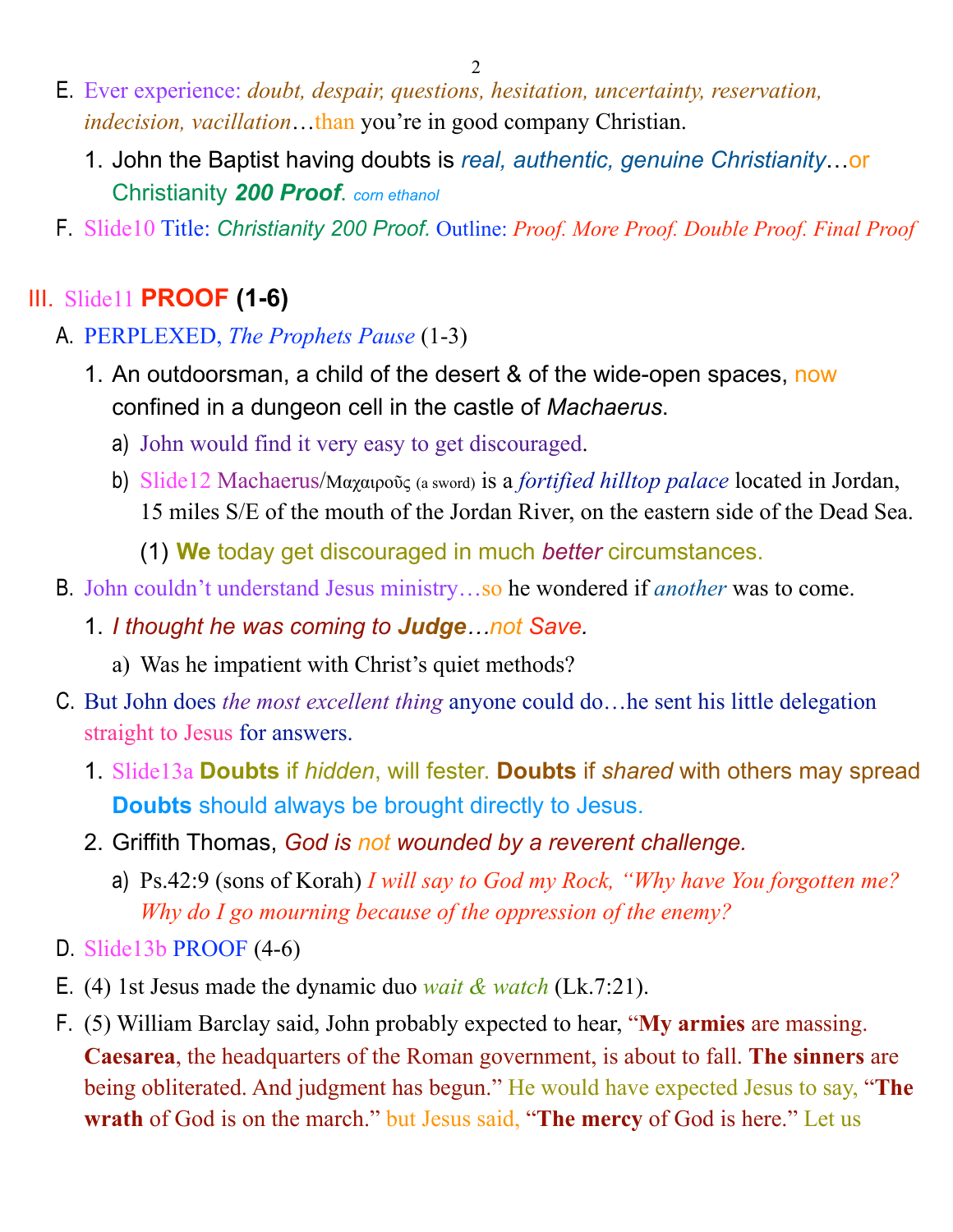remember that where pain is soothed and sorrow turned to joy, where suffering and death are vanquished, there is the kingdom of God. Jesus' answer was, "Go back and tell John that **the love of God is here.**" [William Barclay, The Gospel of Luke, Ch.7]

- 1. By Jesus' answer in vs.5, we see that *John doubted His work not necessarily Him.*
- G. John, did you overlook the scriptures that spoke of My *healing, delivering, & preaching* in the OT? [vs.5 conflates/fuses together Isa  $35:5,6 \& 61:1,2$ ]
	- 1. Is.35:5,6 And when he comes, he will open the **eyes** of the blind and unplug the **ears** of the deaf. The **lame** will leap like a deer, and those who **cannot speak** will sing for joy.
	- 2. Is.61:1 The Spirit of the Lord God is upon Me, Because the Lord has anointed Me to **preach** good tidings to the **poor**.
	- 3. Actually he gives them *6 works* that fulfilled OT Messianic promises.
- H. Slide14a Does **Jesus** ever look different to **you**? (i.e. *the way He is working in your life?*)
- I. Jesus said, *the proof is in the healing. The proof is in the delivering. The proof is in the raising. The proof is in the preaching.*
	- 1. Blind eyes are seeing things they've never seen before; Cripples are leaping; Lepers once shut out of society now cleansed & restored to fellowship; Ears that have heard no song of a bird, or music, are listening; the dead are raised; Oh, & the spiritually poor who had no soul wealth have heard the Good News & are now rich towards Go[d1](#page-2-0)
	- 2. Go & tell John...I Am Master *here* (over all diseases)...I Am *there* (even in death). I Am *Messiah*...I Am *the Coming One*.
- J. (6) Offended/*stumbling* His messianic activity did not include *expulsion* of the Romans or *restoration* of the temple religion.
- K. Slide14b The Lord's ways can often be very *stumbling*...
	- 1. **David** was offended by God's *severity* (2 Sam.6:8)
		- a) And David became angry because of the Lord's outbreak against Uzzah.
	- 2. **Jonah** was offended by God's *mercy* (Jonah 4:1-3)
		- a) But it displeased Jonah exceedingly, and he became angry.

<span id="page-2-0"></span><sup>1</sup> G.Campbell Morgan, Luke, pg.97,98.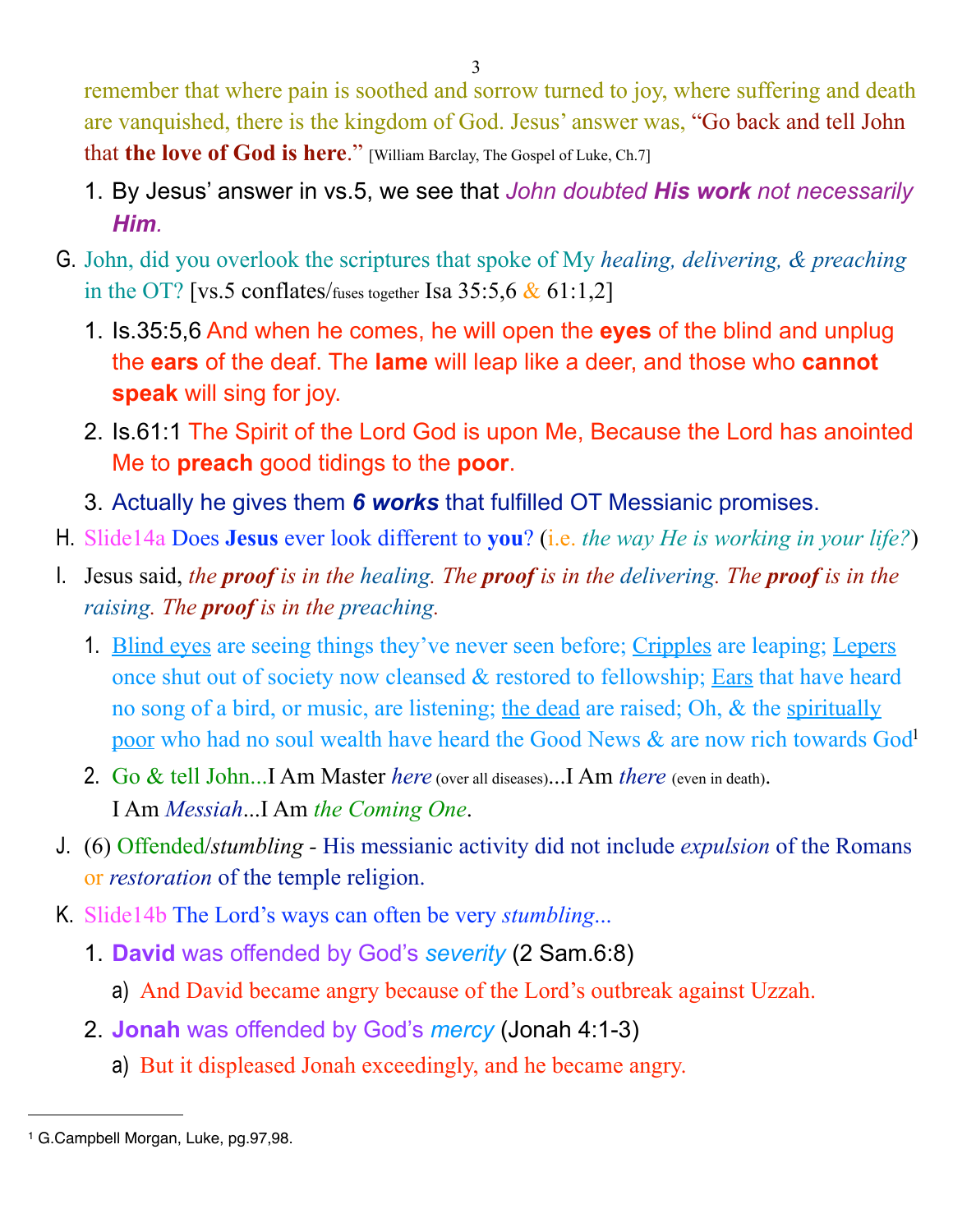- 4
- 3. **Martha** was offended by Christ's *delay* (John 11:21)
	- a) Lord, if You had been here, my brother would not have died.
- L. Much **grace** is needed when John's messengers come back to him saying: *Yes, it's Him… the One who can do anything...the One who has all power...buuut, He didn't say a word about letting you out of prison.* 
	- 1. No explanation. Faith nourished. Prison doors left closed. And then the message, *blessed is he who is not stumbled because of Me*...that's all.
	- 2. Christ will not **explain** Himself, but instead He will **reveal** Himself, *as He did to David, to Jonah, to Martha, & here to John.*
- M. Slide14c What have you expected of the Christian faith that turned out to be different?
	- 1. Maybe you've learned: That as Jesus didn't come to **judge**, so we aren't supposed to judge. That as Jesus didn't come to **build religious walls**, so we aren't supposed to construct them either. That as Jesus came *to reach out to people, to heal, to save, to bring hope, to care*…so ought we.
- N. Our work of the Church is to alleviate human suffering as Christ did, but that is not our *final* work, nor our *principle* work.
	- 1. We are to bring men into living relationship w/God so they might enjoy, as G.Cambell Morgan called it, *"the franchise of eternity"*.

#### IV. Slide15 **MORE PROOF (7-15)**

- A. Jesus gives honor to His *rugged, faithful, & fearless forerunner*.
	- 1. Such a great tribute to a man…*who had doubts.* :)
- B. Slide16a (7) What did you go out to see? A fickle, vacillating, swaying character of a man?
	- 1. *Not John.* He was a man *immovable as a mighty tree*.
		- a) He wasn't an *unstable Reed*, more like **a sturdy oak**.
- C. Slide16b (8) What did you go out to see? Some soft effeminate soul, like the silk-clad attendees of the Royal Palace?
	- 1. *Not John.* That *locust eatin, camel-hair wearin, manly man.*
- D. Slide17a-c (9-11) What did you go out to see? A Prophet?
	- 1. Bingo! And more than a prophet...matter of fact *the greatest prophet.*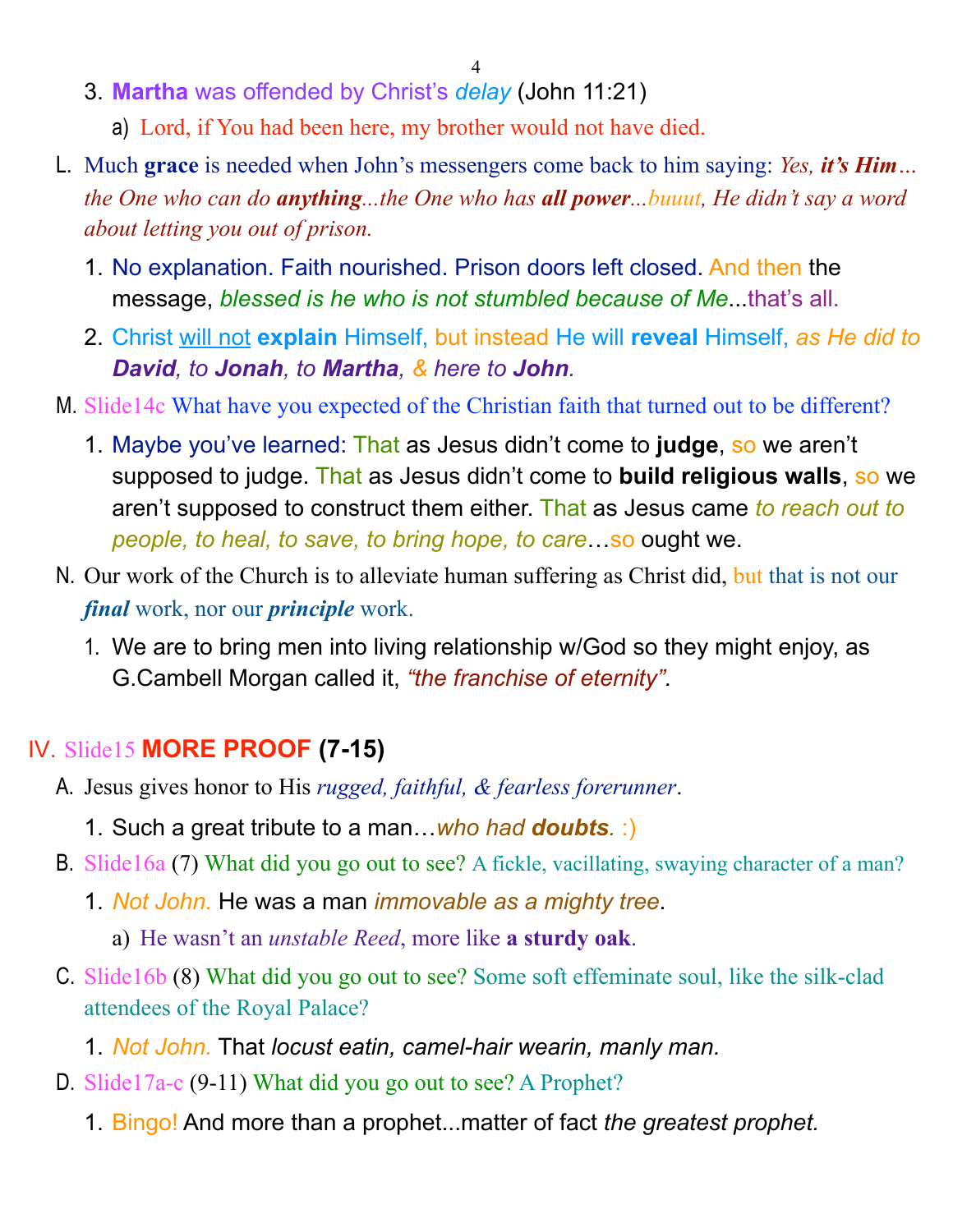- E. (10) Jesus said John was the one the OT prophet *Malachi* wrote about.
	- 1. Alfred Plummer said about John, *"The whole man was a sermon."*
- F. (11b) But he who is least in the kingdom of God is greater than he How?
- G. The humblest believer today has *a much higher position in Christ* than John had as a prophet. [John marked a dividing line in history]
	- 1. **John** belonged to *the old dispensation of Law*. **Believers today** are *seated w/ Christ in the heavenlies*.
	- 2. Slide18a/b So, the smallest diamond *is stronger than* the largest flint.
	- 3. *"Jesus had come; eternity had invaded time; heaven had invaded earth; God had arrived in Jesus; life could never be the same again."* [2](#page-4-0)
- H. (12) until now the kingdom of heaven suffers violence, and the violent take it by force *The kingdom and its workers* suffer at the hands of violent people who try to prevent or usurp God's rule.
- I. (14) The spirit of/characteristic of Elijah, not the *person* of.

# V. Slide19 **DOUBLE PROOF (16-19a)**

- A. THE UNREASONABLENESS OF THE GENERATION
- B. We *also* live in a very *unreasonable* generation.
	- 1. One asked, What is the biggest problem in our nation...*Ignorance or Apathy?* To which came the response, *I don't know & I don't care.*
- C. Here is a searching & scathing rebuke. Christ likened their generation unto little children who wouldn't play anything.
	- 1. Slide20 I remember playing with my 2 younger sisters growing up, *Gas Station.*
		- a) [photo me/Net] One would pull up on our *red peddle tractor,* the other would use the garden hose to pump pretend gas in.
	- 2. Slide21,22 Rose Barnes/Cannon told me *Milla*, her adopted daughter from *Uganda*, plays church w/her dolls & toys. She asked which one was *pastor Brian*, it was her blue donkey.
	- 3. But we all had a friend on the block that *didn't* seem to want to *play anything*.

<span id="page-4-0"></span><sup>2</sup> The Gospel of Luke. 2000, William Barclay, The Daily Study Bible Series.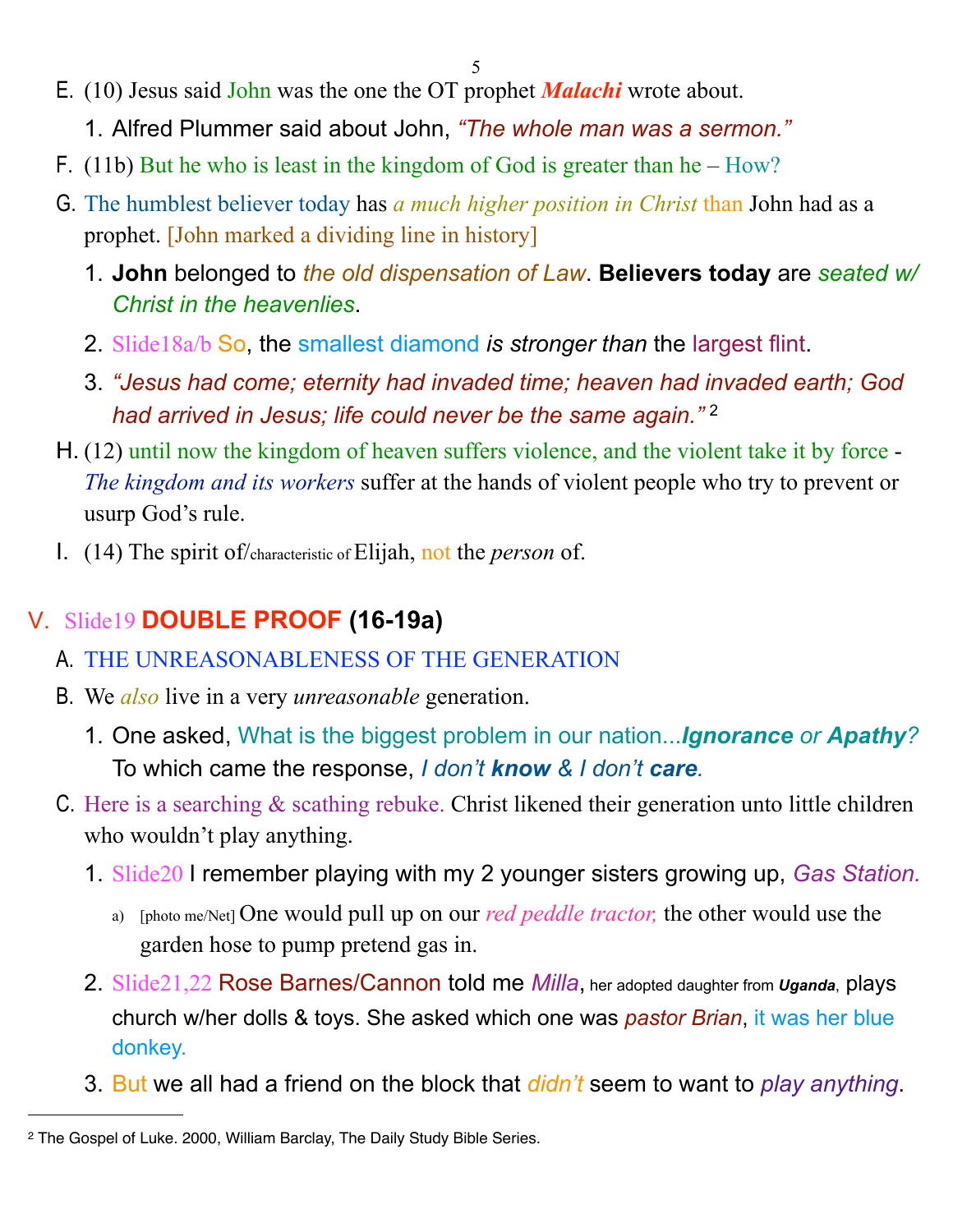6

- a) Wanna ride bikes? Too much energy. How about Monopoly? Too long.
- D. They complained about **both** John's Asceticism(self-discipline) & Christ's gentleness.
	- 1. **John** stayed in the desert as the eccentric; so they assumed a *demon* took his wits away (18).
	- 2. **Jesus** came living the life of men & entering their activities; so they taunted Him with *loving earth's pleasures far too much*.
	- 3. **John's** too rough, look at his clothes, what a fanatic.
	- 4. **Jesus**, *He's too smooth. I've seen him at some parties you know. Did you hear, He hangs out with sinners?*
	- 5. So they didn't like **serious John** nor **sociable Jesus**.
		- a) Yet, despite their differences, their message was the same.
- E. God has made many appeals to mankind in history's past. All sorts of different *Patriarchs, Prophets, Kings, Priests, Apostles, & Messengers* have come, & yet were met with willful & childish discontent.
	- 1. (msg) *John came fasting and they called him crazy. I came feasting and they called me a lush, a friend of the riffraff. Opinion polls don't count for much, do they? The proof of the pudding is in the eating.*

# VI. Slide23 **FINAL PROOF (19b)**

- A. *The proof is in the pudding* (or as the 14th cent proverb said, *The proof of the pudding is in the eating*)
	- 1. *Pudding* actually meant: a portion of pig intestine, tied with a pudding stick at both ends, stuffed with all sorts of *meat, fat, grain, & spices*. aka *sausage*.
		- a) You can't say whether it is good or not *until* you partake of it. (same w/Christianity)
	- 2. One really can't *try on* Christianity. He says instead, *eat my body & drink my blood* to make His point. The **results** vindicate the **method**.
- B. Do you get it? *Christian, you & I are the proof.* We are to be *God's Final Answer*.
- C. Slide24 The renowned artist *Gustave Dore* (1821–1883) lost his passport while traveling in Europe. When he came to a border crossing, he explained his predicament to one of the guards. Giving his name to the official, Dore hoped he would be recognized and allowed to pass. **The guard**, however, said that many people attempted to cross the border by